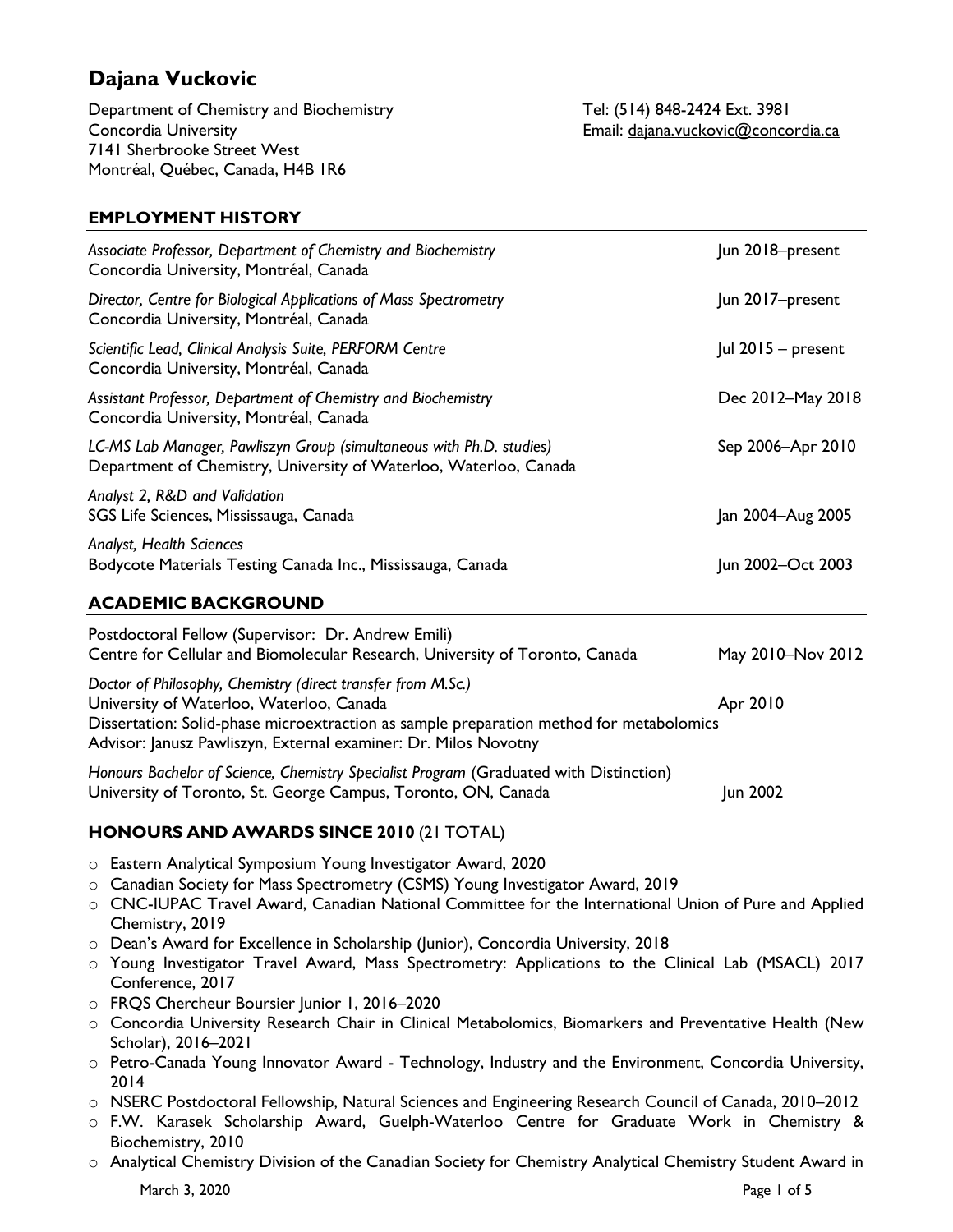honour of Douglas E. Ryan, 2010

o Johnson & Johnson Young Scientist Scholarship, HTC-11 and HTSP conference, 2010

## **PEER-REVIEWED PUBLICATIONS SINCE 2010** (43 TOTAL, \* TRAINEES)

- 1. Russo, M.\*, Napylov, A.\*, Paquet, A.\*, **Vuckovic, D.**, Comparison of N-ethyl maleimide and N-(1 phenylethyl) maleimide for derivatization of biological thiols using liquid chromatography-mass spectrometry, *Anal. Bioanal. Chem.* 412, 1639-1652, (2020).
- 2. Napylov, A\*., Reyes Garces, N., Gomez-Rios, G., Monnin C.\*, Olkowicz, M., Lendor, S., Bojko, B., Hamani, C., Pawliszyn, J., **Vuckovic, D**., In vivo solid-phase microextraction for sampling of oxylipins in brain of awake, moving rats, *Angew. Chem. Int. Ed.* 59(6), 2392-2398, (2020).
- 3. Ye, Q., Chourey, S., Reddy, C.N., Wang R., Cossette, C., Gravel, S., Slobodchikova, I.\*, **Vuckovic, D.**, Rokach, J., Powell, W.S., Novel highly potent OXE receptor antagonists with prolonged plasma lifetimes that are converted to active metabolites in vivo in monkeys, *British J. Pharmacol.* 177, 388-401, (2020).
- 4. Sonnenberg, R.\*, Naz, S.\*, Cougnaud, L.\*, **Vuckovic, D.**, Comparison of underivatized silica and zwitterionic sulfobetaine hydrophilic interaction liquid chromatography stationary phases for global metabolomics of human plasma, accepted, *J. Chromatogr. A* 1608, 460419, (2019).
- 5. Slobodchikova, I.\*, Sivakumar, R.\*, Md Rahman, S.\*, **Vuckovic, D**. Characterization of phase I and glucuronide phase II metabolites of 17 mycotoxins using liquid chromatography – high-resolution mass spectrometry, *Toxins*, 11(8), 433; [https://doi.org/10.3390/toxins11080433,](https://doi.org/10.3390/toxins11080433) (2019).
- 6. Chourey, S., Ye, Q., Reddy, C.N., Wang, R., Cossette, C., Gravel, S., Slobodchikova, I.\*, **Vuckovic, D.**, Rokach, J. & Powell, W.S., Novel highly potent and metabolically resistant OXE receptor antagonists that block the actions of 5-oxo-6,8,11,14-eicosatetraenoic acid, *J. Med. Chem.* 61, 5934–5948 (2018).
- 7. **Vuckovic, D.** Improving metabolome coverage and data quality: advancing metabolomics and lipidomics for biomarker discovery, *Chem. Comm.* 54, 6728-6749 (2018, **invited feature for Emerging Investigators Issue 2018**)*.*
- 8. Slobodchikova, I.\* & **Vuckovic, D.** Liquid chromatography high-resolution mass spectrometry method for monitoring of 17 mycotoxins in human plasma for exposure studies, *J. Chromatogr. A* 1548, 51-63 (2018).
- 9. Reddy, C.N., Alhamza, H., Chourey, S., Ye, Q., Gore, V., Cossette, C., Gravel, S., Slobodchikova, I.\*, **Vuckovic, D.**, Rokach, J., Powell, W., Metabolism and pharmacokinetics of a potent N-acylindole antagonist of the OXE receptor for the eosinophil chemoattractant 5-oxo-6,8,11,14-eicosatetraenoic acid (5-oxo-ETE) in rats and monkeys, *Eur. J. Pharm. Sci.* 115, 88-99 (2018).
- 10. Monnin, C\*, Ramrup, P\*, Daigle-Young, C\* & **Vuckovic D.**, Improving negative ESI-LC-MS lipidomic analysis of human plasma using acetic acid as a mobile phase additive, *Rapid Commun. Mass Spectrom.* 32:201-211 (2018, **top 20 most-downloaded article of 2017-2018**).
- 11. J.A. Bowden, A. Heckert, C.Z. Ulmer, C.M. Jones, J.P. Koelmel, L. Abdullah, … **D. Vuckovic**, J.M. Weir, R. Welti, M.R. Wenk, C. Wheelock, M. Yuan, X. H. Zhao, & S. Zhou, Harmonizing Lipidomics: NIST Interlaboratory Comparison Exercise for Lipidomics using Standard Reference Material 1950 – Metabolites in Frozen Human Plasma, *J. Lipid Res.* 58, 2275-2288 (2017). (Note: authors are listed in alphabetical order except for those who designed the study.)
- 12. Chourey, S., Ye, Q., Reddy, C.N, Cossette, C., Gravel, S., Zeller, M., Slobodchikova, I.\*, **Vuckovic, D.**, Rokach, J, & Powell, W.S.**,** In vivo α-hydroxylation of a 2-alkylindole antagonist of the OXE receptor for the eosinophil chemoattractant 5-oxo-6,8,11,14-eicosatetraenoic acid in monkeys, *Biochem. Pharm. 1*38, 107-118 (2017).
- 13. Sitnikov, D.\*, Monnin, C.\* & **Vuckovic D.,** Systematic Assessment of Seven Solvent and Solid-Phase Extraction Methods for Metabolomics Analysis of Human Plasma by LC-MS, *Sci. Rep.*6, 38885 (2016).
- 14. Cossette, C., Chourey, S., Ye, Q., Reddy, C.N., Gravel, S., Slobodchikova, I.\*, **Vuckovic, D**., Rokach, J., & Powell, W.S., Pharmacokinetics and metabolism of selective OXE receptor antagonists and their effects on 5 oxo-ETE-induced granulocyte activation in monkeys *J. Med. Chem.* 59,10127-10146 (2016).
- 15. Li, P., Chevallier, P., Ramrup, P.\*, Biswas, D., **Vuckovic, D.,** Fortin, M-A., Oh, J.K., Mussel-inspired multidentate block copolymer to stabilize ultrasmall superparamagnetic Fe<sub>3</sub>O<sub>4</sub> for magnetic resonance imaging contrast enhancement and excellent colloidal stability, *Chem. Mater.* 27, 7100-7109 (2015).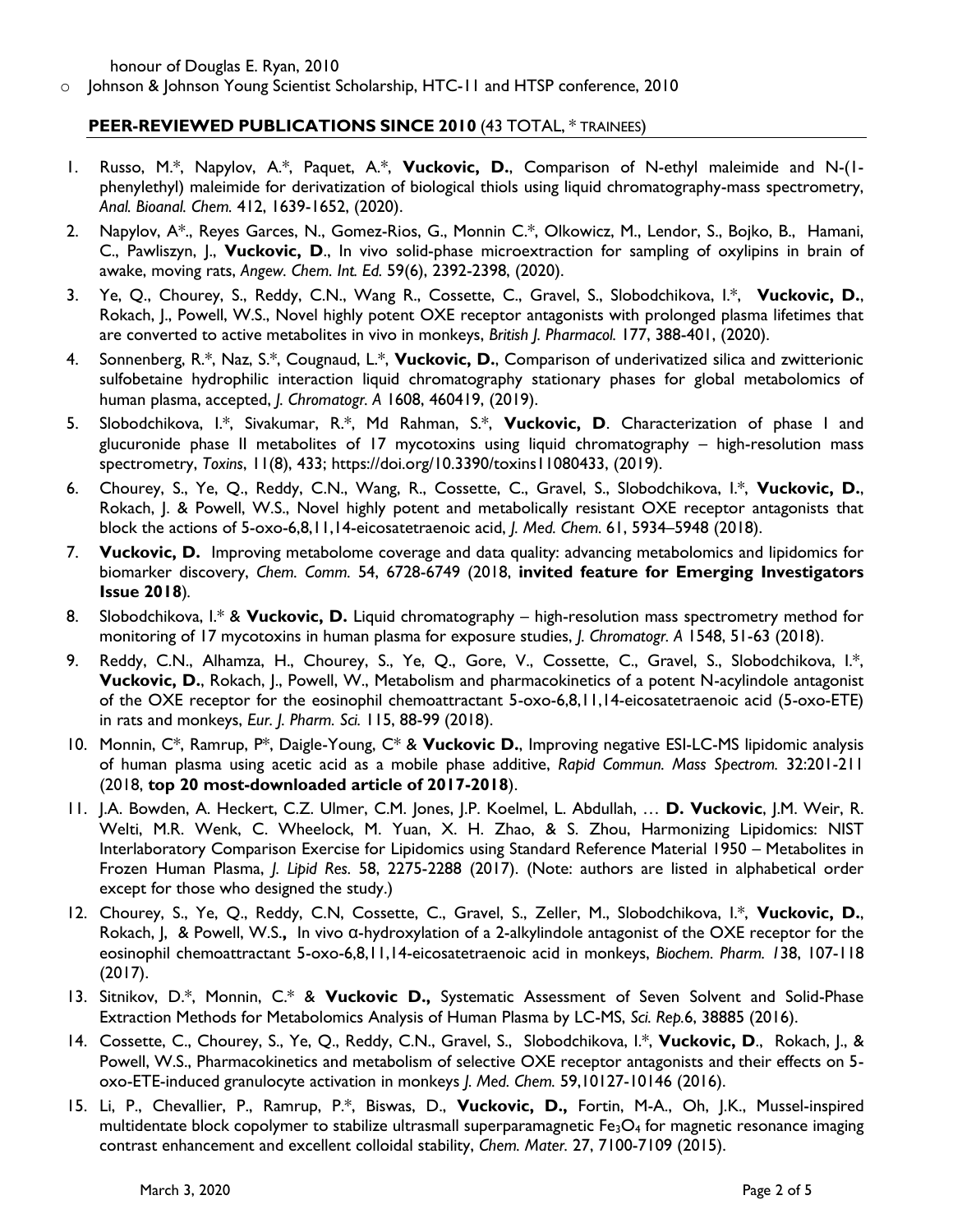- 16. Isserlin, R., Merico, D., Wang, D., **Vuckovic, D.**, Bousette N., Gramolini, A., Bader, G.D. & Emili, A. Systems analysis reveals down-regulation of a network of pro-survival miRNAs drives the apoptotic response in dilated cardiomyopathy. *Mol. BioSystems* 11, 239-251 (2015).
- 17. **Vuckovic, D.,** Dagley, L.F., Purcell, A.W., & Emili, A., Membrane proteomics by high performance liquid chromatography-tandem mass spectrometry: Analytical approaches and challenges. *Proteomics* 13, 404-423 (2013, **invited review**).
- 18. **Vuckovic, D.** High-throughput solid-phase microextraction in multi-well plate format. *TrAC Trend Anal. Chem.* 45, 136-153 (2013, **invited review**).
- 19. Bojko, B., **Vuckovic**, **D.**, Mirnaghi, F., Cudjoe, E., Wasowicz, M., Jerath, A. & Pawliszyn, J. Therapeutic monitoring of tranexamic acid concentration: high-throughput analysis with solid-phase microextraction *Ther. Drug Monit.* 34, 31-37 (2012).
- 20. Yeung, J.*,* de Lannoy, I., Gien, B., **Vuckovic, D.**, Yang, Y., Bojko, B. & Pawliszyn, J., Semi-automated in vivo solid-phase microextraction sampling and the diffusion-based interface calibration model to determine the pharmacokinetics of methoxyfenoterol and fenoterol in rats *Anal. Chim. Acta* 742, 37-44 (2012).
- 21. Chan, J.N.Y., **Vuckovic, D.**, Sleno, L., Olsen, J., Pogoutse, O., Havugimana, P., Hewel, J.A., Bajaj, N., Wang, Y., Musteata, M.F., Nislow, C. & Emili, A., Target identification by chromatographic co-elution: monitoring of drug-protein interactions without immobilization or chemical derivatization (2012, JNYC and DV contributed equally, *Mol. Cell. Proteomics.* doi: 10.1074/mcp.M111.016642).
- 22. Tattoli, I., Sorbara, M.T., **Vuckovic, D.**, Ling, A., Soares, F., Carneiro, L.A.M., Yang, C., Emili, A., Philpott, D.J. & Girardin, S.E., Amino acid starvation induced by invasive bacterial pathogens triggers an innate host defense program. *Cell Host & Microbe* 11, 563-575 (2012, **Top 10 most read article August 2012**).
- 23. Bojko, B., **Vuckovic, D.** & Pawliszyn, J., Comparison of solid phase microextraction versus spectroscopic techniques for binding studies of carbamazepine. *J. Pharm. Biomed. Anal.* 66, 91-99 (2012).
- 24. **Vuckovic, D.** Current trends and challenges in sample preparation for global metabolomics using liquid chromatography – mass spectrometry. *Anal. Bioanal. Chem.* 403, 1523-1548 (2012, **invited review, Top 10 article of 2012**).
- 25. Bojko, B., Cudjoe, E., Gómez-Ríos, G.A., Gorynski, K., Jiang, R., Reyes-Garcés, N., Risticevic, S., Silva, E.A.S., Togunde, P., **Vuckovic, D.** & Pawliszyn, J., Solid-phase microextraction-Quo Vadis? *Anal. Chim. Acta,* **750**, 132-151 (2012, **invited review**).
- 26. **Vuckovic, D.,** de Lannoy, I., Gien B., Yang Y., Musteata, M.F. & Pawliszyn, J. *In vivo* solid-phase microextraction for single rodent pharmacokinetics studies of carbamazepine and carbamazepine-10,11 epoxide in mice. *J. Chromatogr. A* 1218, 3367-3375 (2011).
- 27. Ouyang, G., **Vuckovic, D.** & Pawliszyn, J. Nondestructive sampling of living systems using *in vivo* solid-phase microextraction. *Chem. Rev.* 111, 2784-2814 (2011, **invited review**).
- 28. **Vuckovic, D.** & Pawliszyn, J. Systematic evaluation of solid-phase microextraction coatings for untargeted metabolomic profiling of biological fluids by liquid chromatography-mass spectrometry. *Anal. Chem.* 83, 1944- 1954 (2011).
- 29. Lord, H. L., Zhang, X., Musteata, F. M., **Vuckovic, D.**, & Pawliszyn, J. *In vivo* solid-phase microextraction: protocol for monitoring intravenous concentrations of drugs and metabolites in beagles. *Nat. Protoc.* 6, 896- 924 (2011).
- 30. **Vuckovic, D.**, de Lannoy I., Gien, B., Shirey, B., Sidisky, L., Dutta, S. & Pawliszyn, J. *In vivo* solid-phase microextraction: capturing the elusive portion of metabolome. *Angew. Chem. Int. Ed.* 50, 5344-5348 (2011).
- 31. **Vuckovic, D.**, Risticevic, S. & Pawliszyn, J., Solid-phase microextraction in metabolomics: new opportunities for direct investigation of biological systems. *Angew. Chem. Int. Ed.* 50, 5618-5628 (2011, **invited minireview**).
- 32. Bojko, B., **Vuckovic**, **D.**, Cudjoe, E., Hoque, E., Mirnaghi, F., Wasowicz, M., Jerath, A. & Pawliszyn, J. Determination of tranexamic acid concentration by solid phase microextraction and liquid chromatographytandem mass spectrometry: first step to *in vivo* analysis. *J. Chromatogr. B* 879, 3781-3787 (2011).
- 33. **Vuckovic, D.**, Zhang, X., Cudjoe, E., & Pawliszyn, J. Solid-phase microextraction in bioanalysis: new devices and directions. *J. Chromatogr. A* 1217, 4041-4060 (2010, **invited review**).
- 34. **Vuckovic, D.**, Cudjoe, E., Musteata, F. M. & Pawliszyn, J. Automated solid-phase microextraction and thinfilm microextraction for high-throughput bioanalytical applications and ligand-receptor binding studies. *Nat.*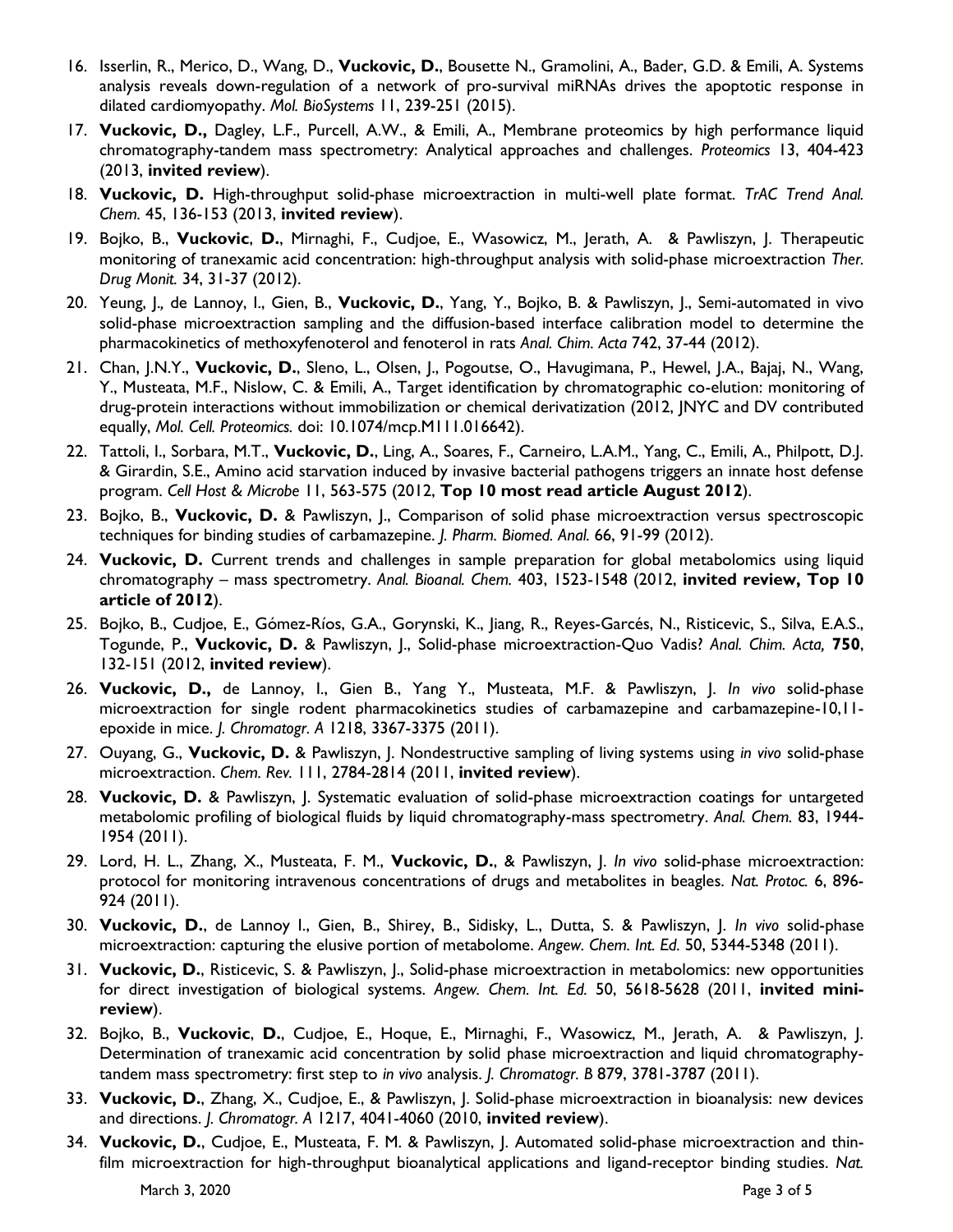*Protoc.* **5,** 140-161 (2010).

35. Yeung, J.*,* **Vuckovic, D.** & Pawliszyn, J., Comparison and validation of calibration methods for in-vivo SPME determinations using an artificial vein system *Anal. Chim. Acta* 665, 160-166 (2010).

## **INVITED PRESENTATIONS SINCE 2017** (33 TOTAL; PRESENTER UNDERLINED, \* TRAINEES**)**

- 1. A. Napylov\*, A. Gupta\*, S. Naz\*, C. Monnin\*, N. Reyes Garces, G. Gomez-Rios, M. Olkowicz, S. Lendor, B. Bojko, C. Hamani, J. Pawliszyn, **D. Vuckovic**, Improving lipid coverage and data quality for untargeted lipidomics and oxylipin profiling, 2019 ETP Tri-conference, Sherbrooke, Canada, August 2019
- 2. I. Slobodchikova\*, C. Monnin\*, S. Rahman\*, R. Sivakumar\*, **D. Vuckovic**, LC-HRMS for biomonitoring of mycotoxins in human plasma, 63rd International Conference on Analytical Sciences and Spectroscopy (63rd ICASS), Montréal, Canada, June 2019
- 3. A. Napylov\*, N. Reyes Garces, M. Olkowicz, S. Lendor, E. Boyaci, G. Gomez-Rios, C. Monnin\*, B. Bojko, C. Hamani, J. Pawliszyn, **D. Vuckovic**, Improving accuracy and selectivity of oxylipin analysis, 102<sup>nd</sup> Canadian Chemistry Conference and Exhibition (CSC), Québec City, Canada, June 2019
- 4. A. Napylov\*, N. Reyes Garces, G. Gomez-Rios, C. Monnin\*, M. Olkowicz, S. Lendor, B. Bojko, M. Diwan, C. Hamani, J. Pawliszyn, **D. Vuckovic**, (**invited workshop presentation**) In vivo SPME of eicosanoids in brain, 67th ASMS Conference on Mass Spectrometry and Allied Topics, Atlanta, Georgia, June 2019
- 5. **D. Vuckovic**, New advances in lipidomics for biomarker discovery and validation (**invited seminar**), Research Institute of the McGill University Health Centre (RI-MUHC), Montréal, Canada, April 23, 2019
- 6. **D. Vuckovic**, New approaches in LC-MS lipidomics, Department of Chemistry, University of Calgary, Calgary, Canada, March 2019
- 7. **D. Vuckovic,** M. De Sa Tavares Russo\*, Improving accuracy of thiol measurements: Comparison of N-ethyl maleimide and N-(1-phenylethyl) maleimide derivatization in combination with liquid chromatography-mass spectrometry analysis, 10<sup>th</sup> Meeting of Canadian Oxidative Stress Consortium, Edmonton, Canada, June 2018
- 8. C. Monnin\*, I. Slobodchikova\*, P. Ramrup\*, C. Daigle-Young\*, **D. Vuckovic**, Influence of mobile phase additives on sensitivity in negative ESI: from mycotoxins to lipidomics, CSC, Edmonton, Canada, May 2018
- 9. **D. Vuckovic**, Increasing metabolite coverage and data quality in untargeted LC-MS metabolomics, Atlantic Basin Conference on Chemistry, Cancun, Mexico, January 2018
- 10. **D. Vuckovic**, Improving metabolite coverage in untargeted metabolomics (**invited seminar**), Department of Chemistry, Université de Montréal, Montréal, Canada, January 17, 2018
- 11. **D. Vuckovic**, Improving metabolite coverage in untargeted LC-MS metabolomics, Eastern Analytical Symposium, Plainsboro, NJ, US, November 2017
- 12. **D. Vuckovic**, Increasing sensitivity and selectivity for LC-MS bioanalysis: from mycotoxin biomonitoring to lipidomics (**invited seminar**), Departmental Seminar, Department of Chemistry, Carleton University, Ottawa, Canada, November 2017
- 13. **D. Vuckovic,** Multi-mycotoxin LC-MS methods: pushing the limits of sensitivity and selectivity in complex samples (**invited workshop**), Department of Food Science and Agricultural Chemistry, McGill University, Ste Anne De Bellevue, Canada, October 2017
- 14. D. Sitnikov\*, C. Monnin\*, **D. Vuckovic,** Improving Metabolite Coverage in LC-MS Untargeted Metabolomics of Human Plasma, CSC, Toronto, Canada, June 2017
- 15. **D. Vuckovic**, Scientific Frontiers in Clinical Metabolomics, MS-ESE Create Workshop (academic stream) (**invited oral + panel member**), Toronto, Canada, May 27, 2017
- 16. D. Sitnikov\*, C. Monnin\*, **D. Vuckovic**, Improving metabolite coverage in metabolomics: influence of sample preparation and mobile phase composition, Toronto Spring Mass Spectrometry Group Meeting, Toronto, Canada, May 2017
- 17. **D. Vuckovic**, Increasing Metabolite Coverage in Untargeted Metabolomic Profiling of Human Plasma, Pittcon Chicago, IL, US, March 2017

# **Other invited knowledge dissemination activities**

*Introduction to Metabolomics* Course Instructor at Pittcon 2014 and Pittcon 2020 *Solid-Phase Microextraction* Course Lead Instructor at Pittcon 2009 and 2010